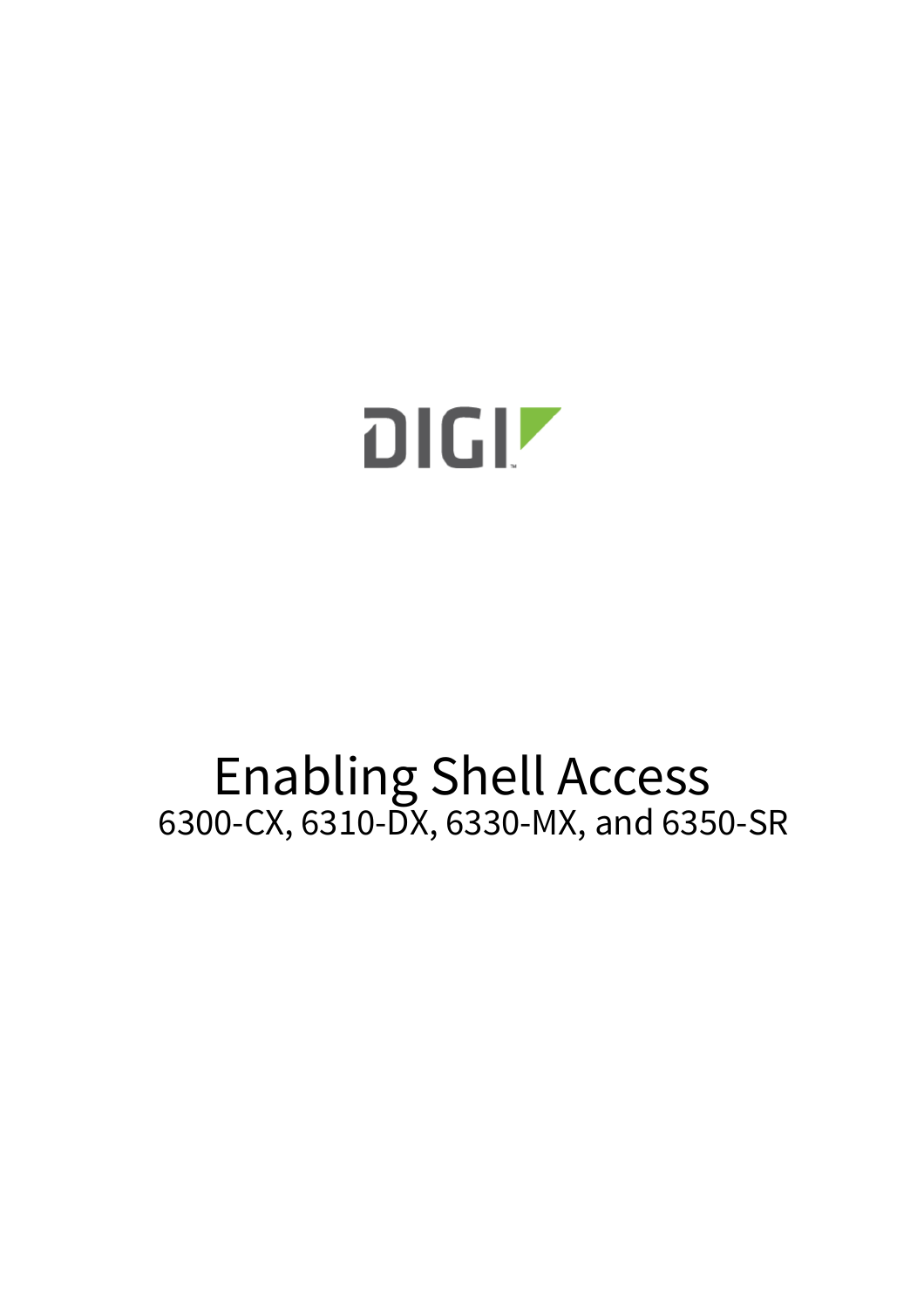

## Enabling Shell Access

Difficulty: Beginner

#### Goal

To enable shell access to an Accelerated User Equipment (UE) via the SSH protocol.

#### **Setup**

This article assumes the UE is running default configuration with the root password assignment, and central management disabled. Similar procedures apply if shell access is to be enabled in central management.

### Configuration Steps

This configuration enables the local shell access for an existing root user. This procedure is applicable to any other users on the UE just the same.

Open the configuration page for the UE and make the following changes.

- 1. Ensure Service -> SSH -> Enable is checked.
- 2. Check the box under Authentication -> Groups -> admin -> Shell access.
- 3. Click Save to update configurations.

| $\boxminus$ Services $\star$ |                                   |                                                |                          |  |   |  |  |
|------------------------------|-----------------------------------|------------------------------------------------|--------------------------|--|---|--|--|
|                              |                                   | <b>⊞ Web administration <math>\star</math></b> |                          |  |   |  |  |
|                              |                                   | $\Box$ SSH $\star$                             |                          |  |   |  |  |
|                              |                                   | <b>Enable</b>                                  | $\overline{\mathscr{L}}$ |  |   |  |  |
|                              |                                   | Port                                           | 22<br>$\mathbf{v}$       |  |   |  |  |
|                              |                                   | <b>⊞ Access control list +</b>                 |                          |  |   |  |  |
|                              |                                   | <b>Private key</b>                             | $\overline{\mathbf{v}}$  |  | 4 |  |  |
|                              |                                   | $\boxplus$ Telnet $\star$                      |                          |  |   |  |  |
|                              |                                   | $\boxplus$ DNS $\star$                         |                          |  |   |  |  |
|                              | $\boxplus$ Remote control $\star$ |                                                |                          |  |   |  |  |
|                              |                                   |                                                |                          |  |   |  |  |
|                              | $\boxplus$ Multicast $\star$      |                                                |                          |  |   |  |  |
|                              |                                   |                                                |                          |  |   |  |  |